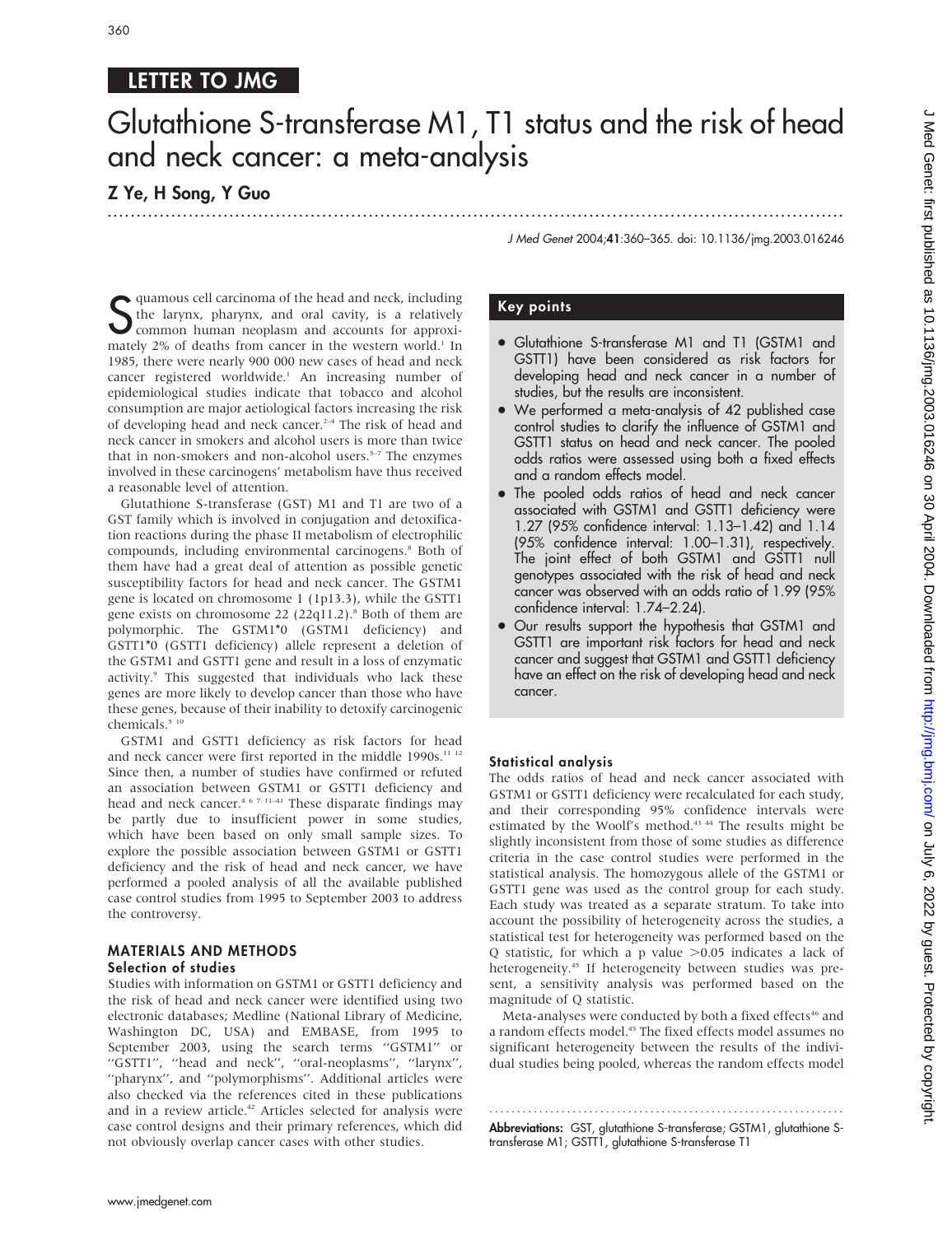| Author                                    | Country            | Cases | %GSTM1<br>deficiency | Controls | %GSTM1<br>deficiency | Control<br>source | <b>Tumour sites</b> | Power<br>$(RR \ge 1.5)$<br>$\alpha = 0.05$ | Power (RR≥2,<br>$\alpha = 0.05$ |
|-------------------------------------------|--------------------|-------|----------------------|----------|----------------------|-------------------|---------------------|--------------------------------------------|---------------------------------|
| Katoh, 1995 <sup>12</sup>                 | Japan              | 32    | 50.0%                | 88       | 39.8%                | population        | oral cavity         | 16%                                        | 38%                             |
| Trizna et al, 1995 <sup>11</sup>          | <b>USA</b>         | 186   | 68.0%                | 42       | 48.0%                | population        | head and neck       | 22%                                        | 52%                             |
| Deakin et al, 1996 <sup>13</sup>          | <b>UK</b>          | 40    | 55.0%                | 577      | 54.8%                | hospital          | oral cavity         | 22%                                        | 50%                             |
| Jahnke et al, 1996 <sup>14</sup>          | Germany            | 269   | 56.0%                | 216      | 52.0%                | not available     | larynx              | 59%                                        | 95%                             |
| Hung et al, $1997^{15}$                   | Taiwan             | 41    | 58.5%                | 123      | 57.7%                | population        | oral cavity         | 23%                                        | 43%                             |
| Park et al, 1997 <sup>16</sup>            | <b>USA</b>         | 133   | 51.1%                | 133      | 51.1%                | hospital          | oral cavity         | 38%                                        | 79%                             |
| Oude Ophuis et al, 1998 <sup>17</sup>     | <b>Netherlands</b> | 185   | 50.8%                | 207      | 51.7%                | population        | head and neck       | 50%                                        | 91%                             |
| Coutelle et al, 1997 <sup>18</sup>        | France             | 18    | 77.8%                | 37       | 48.6%                | hospital          | larynx              | 10%                                        | 21%                             |
| Coutelle et al, 1997 <sup>18</sup>        | France             | 21    | 61.9%                | 37       | 48.6%                | hospital          | pharynx             | 11%                                        | 23%                             |
| Kihara et al, 1997 <sup>19</sup>          | Japan              | 156   | 55.1%                | 472      | 48.7%                | population        | head and neck       | 58%                                        | 95%                             |
| Matthias et al, $1998^{20}$               | Germany            | 265   | 57.0%                | 178      | 53.4%                | hospital          | larynx              | 54%                                        | 93%                             |
| Matthias et al, 1998 <sup>20</sup>        | Germany            | 122   | 58.2%                | 178      | 53.4%                | hospital          | oral/pharynx        | 39%                                        | 80%                             |
| Jourenkova et al, 1998 <sup>21</sup>      | France             | 129   | 60.5%                | 172      | 52.3%                | hospital          | larynx              | 40%                                        | 81%                             |
| Gonzalez et al, 1998 <sup>22</sup>        | Spain              | 75    | 58.7%                | 200      | 51.5%                | population        | head and neck       | 33%                                        | 68%                             |
| Morita et al, $1999^{23}$                 | Japan              | 69    | 43.5%                | 164      | 50.6%                | population        | larynx              | 28%                                        | 64%                             |
| Morita et al, 1999 <sup>23</sup>          | Japan              | 45    | 51.1%                | 164      | 50.6%                | population        | pharynx             | 28%                                        | 50%                             |
| Cheng et al, $1999^{24}$                  | <b>USA</b>         | 162   | 53.1%                | 315      | 42.9%                | population        | head and neck       | 55%                                        | 94%                             |
| Jourenkova-Mironova                       | France             | 67    | 44.8%                | 172      | 52.3%                | hospital          | oral cavity         | 28%                                        | 63%                             |
| et al, 1999a <sup>25</sup>                |                    |       |                      |          |                      |                   |                     |                                            |                                 |
| Jourenkova-Mironova                       | France             | 50    | 52.0%                | 172      | 52.3%                | hospital          | pharynx             | 22%                                        | 50%                             |
| et al, 1999a <sup>25</sup>                |                    |       |                      |          |                      |                   |                     |                                            |                                 |
| Tanimoto et al, 1999 <sup>26</sup>        | Japan              | 100   | 43.0%                | 100      | 42.0%                | hospital          | oral cavity         | 51%                                        | 67%                             |
| Katoh et al, 1999 <sup>27</sup>           | Japan              | 92    | 58.7%                | 147      | 46.3%                | population        | oral cavity         | 32%                                        | 73%                             |
| Sato et al, 2000 <sup>28</sup>            | Japan              | 142   | 64.8%                | 142      | 45.1%                | population        | oral cavity         | 39%                                        | 81%                             |
| Park et al, 2000; <sup>29</sup>           | <b>USA</b>         | 63    | 31.7%                | 133      | 15.9%                | hospital          | oral cavity         | 17%                                        | 48%                             |
| African-American                          |                    |       |                      |          |                      |                   |                     |                                            |                                 |
| Park et al, $2000;^{29}$                  | <b>USA</b>         | 101   | 50.5%                | 213      | 49.1%                | hospital          | oral cavity         | 38%                                        | 80%                             |
| white                                     |                    |       |                      |          |                      |                   |                     |                                            |                                 |
| Hong et al, 2000 <sup>30</sup>            | Korea              | 82    | 68.3%                | 63       | 52.4%                | hospital          | larynx              | 28%                                        | 51%                             |
| McWilliams et al, 2000 <sup>31</sup>      | <b>USA</b>         | 147   | 46.3%                | 129      | 46.5%                | population        | head and neck       | 39%                                        | 80%                             |
| Hamel et al, 2000°                        | Canada             | 90    | 56.7%                | 90       | 57.8%                | hospital          | head and neck       | 26%                                        | 58%                             |
| Olshan et al, 2000;                       | <b>USA</b>         | 63    | 31.7%                | 25       | 40.0%                | hospital          | head and neck       | 23%                                        | 30%                             |
| African-American                          |                    |       |                      |          |                      |                   |                     |                                            |                                 |
| Olshan et al, 2000;<br>white              | <b>USA</b>         | 109   | 50.4%                | 168      | 45.2%                | hospital          | head and neck       | 37%                                        | 79%                             |
|                                           | Thailand           | 53    | 56.6%                | 53       | 37.2%                |                   |                     | 23%                                        | 37%                             |
| Kietthubthew et al, 2001 <sup>7</sup>     | India              | 98    |                      | 60       | 33.3%                | population        | oral cavity         | 20%                                        |                                 |
| Sreelekha et al, 2001 <sup>32</sup>       |                    |       | 49.0%                |          |                      | population        | oral cavity         |                                            | 71%                             |
| Cabelguenne et al,<br>$2001^{33}$         | France             | 162   | 49.4%                | 264      | 46.6%                | hospital          | head and neck       | 52%                                        | 92%                             |
| Ko et al, 2001 $^{\scriptscriptstyle 34}$ | Germany            | 312   | 53.2%                | 300      | 48.3%                | population        | head and neck       | 70%                                        | 98%                             |
| Hahn et al, 2002 <sup>35</sup>            | Germany            | 94    | 40.4%                | 92       | 46.7%                | population        | oral cavity         | 28%                                        | 65%                             |
| Buch et al, 2002 <sup>36</sup>            | India              | 297   | 49.2%                | 450      | 24.0%                | population        | oral cavity         | 46%                                        | 99%                             |
| To-Figueras et al, $2002^{37}$            | Spain              | 204   | 47.1%                | 203      | 49.3%                | population        | larynx              | 52%                                        | 92%                             |
| Park et al, 2003 <sup>38</sup>            | <b>USA</b>         | 262   | 48.1%                | 414      | 47.8%                | hospital          | larynx              | 72%                                        | 99%                             |
| Cheng et al, 2003 <sup>39</sup>           | Taiwan             | 314   | 55.1%                | 337      | 50.1%                | population        | pharynx             | 72%                                        | 99%                             |
| Risch et al, $2003^4$                     | Germany            | 245   | 51.8%                | 251      | 53.8%                | population        | larynx              | 59%                                        | 95%                             |
| Gronau et al, 2003a <sup>40</sup>         | Germany            | 73    | 56.2%                | 129      | 51.2%                | hospital          | oral cavity         | 17%                                        | 62%                             |
| Gronau et al, 2003b <sup>41</sup>         |                    | 53    | 73.6%                | 139      | 48.9%                | population        |                     | 23%                                        | 54%                             |
|                                           | Germany            |       |                      | 139      | 48.9%                |                   | larynx              |                                            |                                 |
| Gronau et al, 2003b <sup>41</sup>         | Germany            | 117   | 52.1%                |          |                      | population        | oral, pharynx       | 36%                                        | 77%                             |

 $\mathsf{Table 1}$  Summary of studies on GSTM1 status and the risk of head.

allows for such heterogeneity, and it adds an empirical estimate of the between study variance  $\tau^2$  to the within study variance.<sup>45 47</sup> We reported results from the fixed effects model only if there was not heterogeneity between studies. The analyses were also conducted on subgroups of studies based on geographic region and ethnic origin. Geographic subgroups were defined as three regions (America, Europe, and Asia), while ethnic subgroups were considered as three ethnic groups (white, African-American, and Asian).

To identify publication bias, we assessed this bias using a funnel plot, Begg's test,<sup>48</sup> and Egger's test.<sup>49</sup> The results of the small studies are shown to be more widely scattered than those of the larger studies in the funnel plot. In the absence of publication bias the plot resembles a symmetrical inverted funnel.<sup>50</sup> The power of the studies was estimated as the probability of finding an association between GSTM1 or GSTT1 deficiency and head and neck cancer at the 0.05 significant levels, assuming that the genotype risk is 1.5 or 2. It was estimated on the basis of the method published by Schlesselman et al.<sup>51</sup> All analyses were conducted with KDE 1.8 software (InforSense, London).

## RESULTS

Selected characteristics of 42 case control studies for GSTM1 and GSTT1 status and the risk of head and neck cancer are summarised in tables 1 and 2. Studies were rejected for our analysis if the same data were available in more than one study.<sup>10 52 53</sup> The studies of Khuri et al<sup>3</sup> and Worral et al<sup>54</sup> were excluded because data on GSTM1 and GSTT1 status associated with the risk of head and neck cancer had not been ascertained. Park et al<sup>29</sup> and Olshan et al<sup>5</sup> reported GSTM1 or GSTT1 status in the African-American and white populations, respectively. They were treated as two case control studies for our analysis. Studies had data on larynx, pharynx or oral cavity, which were considered as independent studies.18 20 23 25 41 Phenotype studies were excluded for our analysis to reduce possible misclassification of GSTM1 or GSTT1 status.<sup>55 56</sup>

Of the 42 case control studies selected for meta-analysis, 19 studies were carried out in European countries, 13 in Asian countries and 10 in American countries. Hospital patients were used as controls in 19 studies (table 1). The numbers in the case control studies varied considerably (ranging from 55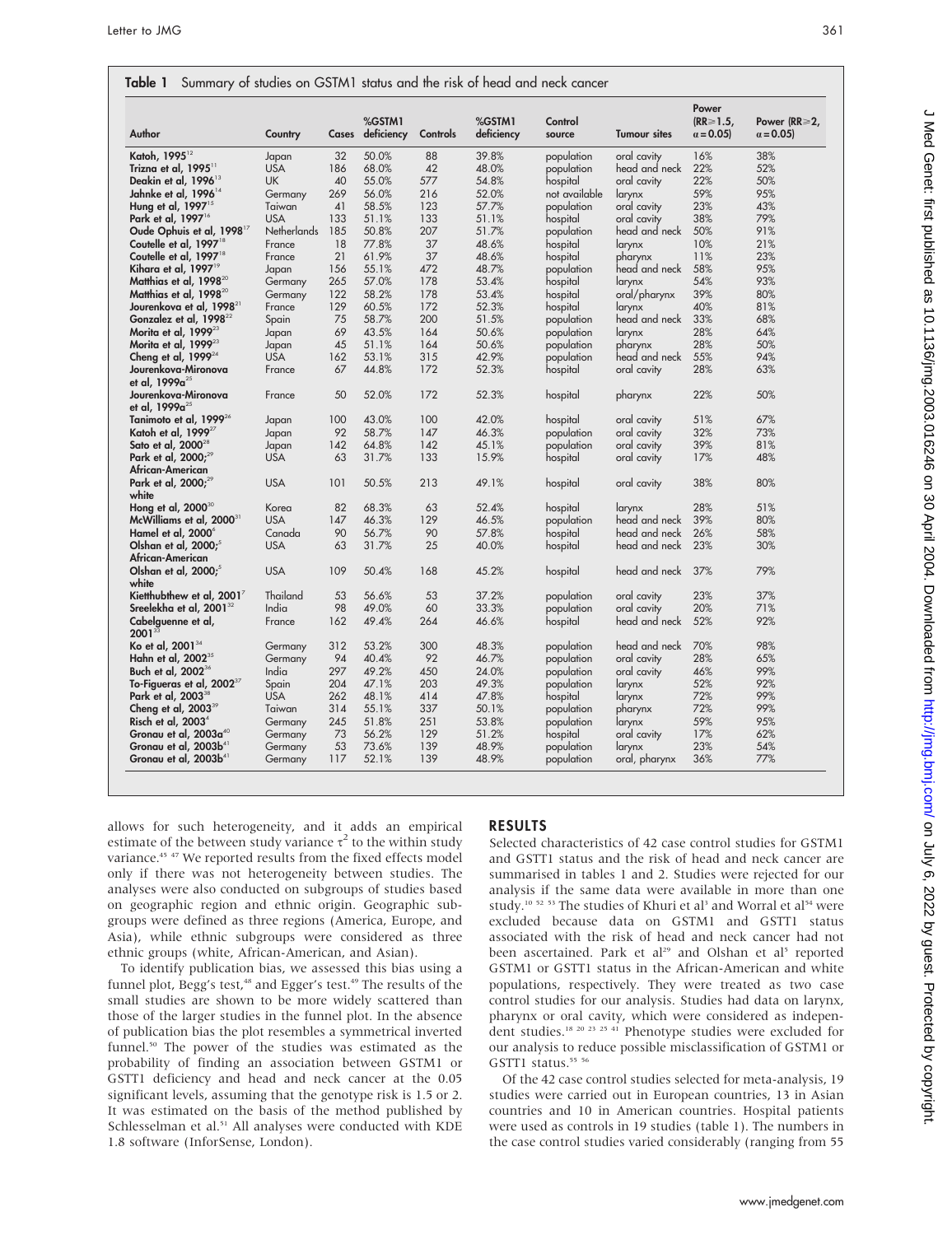| Author                                 | Country            | Cases | %GSTT1<br>deficiency | Controls | %GSTT1<br>deficiency | Control<br>source    | <b>Tumour sites</b> | Power<br>$(RR \ge 1.5)$<br>$\alpha = 0.05$ | Power (RR≥2,<br>$\alpha = 0.05$ |
|----------------------------------------|--------------------|-------|----------------------|----------|----------------------|----------------------|---------------------|--------------------------------------------|---------------------------------|
| Trizna et al, 1995 <sup>11</sup>       | <b>USA</b>         | 127   | 44.9%                | 42       | 35.7%                | population           | head and neck       | 19%                                        | 47%                             |
| Deakin et al, 1996 <sup>13</sup>       | <b>UK</b>          | 34    | 11.8%                | 509      | 18.5%                | hospital             | oral cavity         | 16%                                        | 45%                             |
| Jahnke et al, 1996 <sup>14</sup>       | Germany            | 269   | 20.8%                | 146      | 19.2%                | not available larynx |                     | 26%                                        | 80%                             |
| Hung et al, 1997 <sup>15</sup>         | Taiwan             | 41    | 58.5%                | 123      | 52.8%                | population           | oral cavity         | 19%                                        | 46%                             |
| Oude Ophuis et al, 1998 <sup>17</sup>  | <b>Netherlands</b> | 185   | 19.5%                | 207      | 20.3%                | population           | head and neck       | 40%                                        | 85%                             |
| Matthias et al, 1998 <sup>20</sup>     | Germany            | 263   | 19.4%                | 203      | 22.2%                | hospital             | larynx              | 46%                                        | 90%                             |
| Matthias et al, 1998 <sup>20</sup>     | Germany            | 122   | 27.7%                | 203      | 22.2%                | hospital             | oral/pharynx        | 36%                                        | 78%                             |
| Jourenkova et al, 1998 <sup>21</sup>   | France             | 129   | 19.4%                | 172      | 15.7%                | hospital             | larynx              | 27%                                        | 68%                             |
| Cheng et al, $1999^{24}$               | <b>USA</b>         | 162   | 32.7%                | 315      | 17.5%                | population           | head and neck       | 41%                                        | 86%                             |
| Jourenkova-Mironova                    | France             | 67    | 22.4%                | 172      | 15.7%                | hospital             | oral cavity         | 14%                                        | 35%                             |
| et al. 1999a <sup>25</sup>             |                    |       |                      |          |                      |                      |                     |                                            |                                 |
| Jourenkova-Mironova                    | France             | 50    | 52.0%                | 172      | 52.3%                | hospital             | pharynx             | 23%                                        | 53%                             |
| et al. 1999a <sup>25</sup>             |                    |       |                      |          |                      |                      |                     |                                            |                                 |
| Katoh et al, 1999 <sup>27</sup>        | Japan              | 92    | 47.8%                | 147      | 51.0%                | population           | oral cavity         | 27%                                        | 71%                             |
| Hong et al, $2000^{30}$                | Korea              | 82    | 57.3%                | 63       | 36.5%                | hospital             | larynx              | 28%                                        | 52%                             |
| McWilliams et al, 2000 <sup>31</sup>   | <b>USA</b>         | 142   | 16.9%                | 109      | 18.3%                | population           | head and neck       | 25%                                        | 62%                             |
| Hamel et al, 2000°                     | Canada             | 90    | 22.2%                | 90       | 10.0%                | hospital             | head and neck       | 24%                                        | 45%                             |
| Olshan et al, 2000; <sup>5</sup>       | <b>USA</b>         | 63    | 77.8%                | 25       | 80.0%                | hospital             | head and neck       | 10%                                        | 19%                             |
| African-American                       |                    |       |                      |          |                      |                      |                     |                                            |                                 |
| Olshan et al, 2000; <sup>5</sup> white | <b>USA</b>         | 109   | 16.5%                | 168      | 12.5%                | hospital             | head and neck       | 22%                                        | 57%                             |
| Kietthubthew et al, $2001^7$           | Thailand           | 53    | 34.0%                | 53       | 47.2%                | population           | oral cavity         | 17%                                        | 41%                             |
| Sreelekha et al, 2001 <sup>32</sup>    | India              | 98    | 18.4%                | 45       | 11.1%                | population           | oral cavity         | 20%                                        | 71%                             |
| Cabelguenne et al, 2001 <sup>33</sup>  | France             | 162   | 17.9%                | 264      | 19.3%                | hospital             | head and neck       | 40%                                        | 86%                             |
| Ko et al. $2001^{34}$                  | Germany            | 312   | 20.5%                | 300      | 20.3%                | population           | head and neck       | 56%                                        | 96%                             |
| Buch et al, 2002 <sup>36</sup>         | India              | 297   | 18.2%                | 450      | 12.2%                | population           | oral cavity         | 50%                                        | 93%                             |
| To-Figueras et al, $2002^{37}$         | Spain              | 204   | 17.2%                | 203      | 23.6%                | population           | larynx              | 44%                                        | 89%                             |
| Cheng et al, $2003^{39}$               | Taiwan             | 316   | 50.6%                | 336      | 51.8%                | population           | pharynx             | 72%                                        | 98%                             |
| Risch et al, 2003 <sup>4</sup>         | Germany            | 245   | 15.5%                | 251      | 13.9%                | population           | larynx              | 39%                                        | 84%                             |
| Gronau et al, 2003a <sup>40</sup>      | Germany            | 73    | 15.1%                | 136      | 14.0%                | hospital             | oral cavity         | 20%                                        | 30%                             |
| Gronau et al, 2003b <sup>41</sup>      | Germany            | 187   | 16.0%                | 139      | 15.1%                | population           | head and neck       | 27%                                        | 67%                             |

 $T<sub>0</sub>$  Summary of studies on  $C<sub>0</sub>$  status and the risk of head and neck

to 747 individuals). In the control series, the frequencies of GSTM1 deficiency ranged from 24.0% to 57.7% in Asians, 46.6% to 53.8% in Europeans, and 15.9% to 57.8% in Americans. Similarly, the frequencies of GSTT1 deficiency ranged from 11.1% to 52.8% in Asians, 13.9% to 52.3% in Europeans, and 10% to 80% in Americans. None of the studies for GSTM1 and GSTT1 status were large enough to demonstrate a 1.5 fold increase in risk with 80% power, and 40.5% (17/42) and 37% (10/27) of the studies for GSTM1 and GSTT1 status were only large enough to find a two fold or greater risk, respectively.

Figs 1 and 2 show plots of the odds ratios (95% confidence interval) of head and neck cancer risk associated with GSTM1 and GSTT1 deficiency. The funnel plots were symmetrical. Both Egger's test (weighted regression,  $p = 0.47$  for GSTM1 status;  $p = 0.62$  for GSTT1 status) and Begg's test (rank correlation method,  $p = 0.20$  for GSTM1 status;  $p = 0.24$  for GSTT1 status) showed no evidence of publication bias in the funnel plots. The overall odds ratios of head and neck cancer risk associated with GSTM1 and GSTT1 deficiency are 1.27 (95% confidence interval, 1.13–1.42) and 1.14 (95% confidence interval, 1.00–1.31), respectively. Tests for heterogeneity between the studies showed an impression of heterogeneity related to GSTM1 ( $p$ <0.005) and GSTT1  $(p<0.05)$  status. For GSTM1 status, exclusion of one outlying study<sup>36</sup> resulted in a Q statistic that was no longer statistically significant (a test of sensitivity). Its odds ratio is 1.20 (95% confidence interval: 1.15–1.24). Similarly, for GSTT1 status, exclusion of one outlying study<sup>24</sup> resulted in a  $Q$  statistic that was no longer statistically significant. Its odds ratio is 1.08 (95% confidence interval, 1.02–1.14).

To determine the effect of GSTM1 and GSTT1 deficiency associated with the distribution of tumour sites, we examined the associations of GSTM1 and GSTT1 deficiency with sites of head and neck cancer—for example, larynx, pharynx, and oral cavity. For GSTM1 status, the odds ratio is 1.14 (95% confidence interval, 1.05–1.21) for larynx (10 studies), 1.17 (95% confidence interval, 1.03–1.33) for pharynx (four studies), and 1.56 (95% confidence interval, 1.35–1.80) for oral cavity (15 studies). Tests for heterogeneity between studies of the oral cavity showed an impression of heterogeneity ( $p<0.01$ ). Exclusion of three outlying studies<sup>25</sup> 35 36 resulted in a Q statistic that was no longer statistically significant. Its odds ratio is 1.18 (95% confidence interval, 1.02–1.36). For GSTT1 status, the odds ratio is 1.05 (95% confidence interval, 0.94–1.16) for larynx (six studies), 0.96 (95% confidence interval, 0.83–1.16) for pharynx (two studies), and 1.16 (0.91–1.47) for oral cavity (eight studies).

All of these analyses were based on the pooling of data from the different ethnic groups. Subgroup analyses in the different ethnic groups were also performed. The overall odds ratios for GSTM1 status were 1.13 (95% confidence interval, 1.08–1.18) in whites, 1.55 (95% confidence interval, 1.18– 2.11) in African-Americans and 1.53 (95% confidence interval, 1.19–1.97) in Asians. Tests for heterogeneity showed substantial evidence of heterogeneity in Asians ( $p<0.005$ ). However, if we excluded three outlying studies,<sup>7 28 36</sup> the Q statistic showed that this was no longer statistically significant. Its odds ratio was 1.26 (95% confidence interval, 1.16–1.37). Similarly, the overall odds ratios for GSTT1 status were 1.13 (95% confidence interval, 0.97–1.32) in whites, 0.88 (95% confidence interval, 0.49–1.57) in African-Americans<sup>5</sup> and 1.19 (95% confidence interval, 0.87–1.63) in Asians. There was evidence of heterogeneity across the white and Asian studies ( $p$ <0.05). With the exclusion of one outlying study each of whites<sup>6</sup> and Asians,<sup>30</sup> the Q statistic indicated no evidence of heterogeneity between studies. Their odds ratios were 1.10 (95% confidence interval, 1.03–1.18) and 1.08 (95% confidence interval, 0.98–1.20), respectively.

Restricting analyses to geographic regions, the pooled odds ratios for GSTM1 status were 1.15 (95% confidence interval, 1.08–1.21) in Europe, 1.18 (95% confidence interval,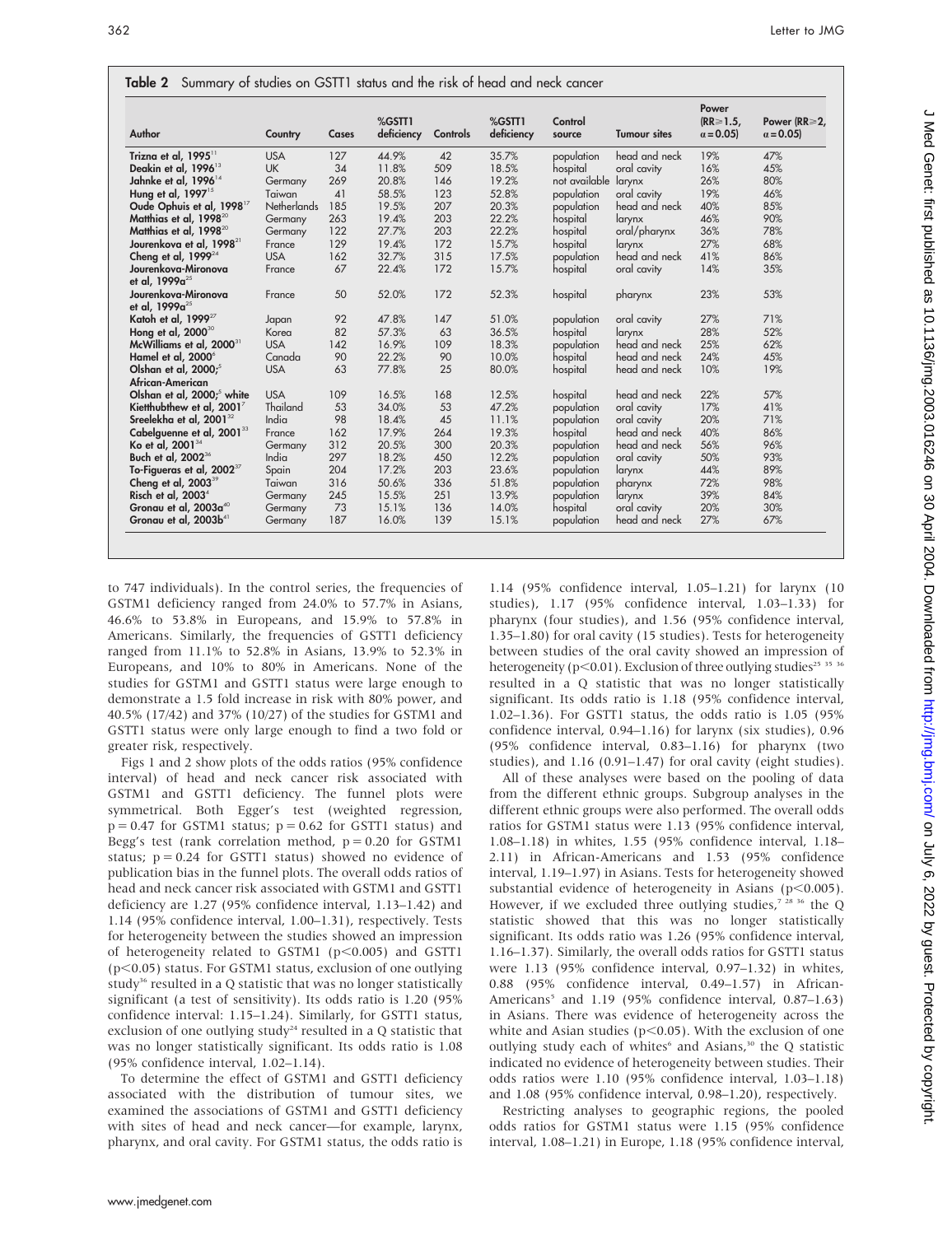

Figure 1 Funnel plot of odds ratio (OR) of GSTM1 deficiency and risk of developing head and neck cancer. Studies are stratified by sample size and are plotted according to the variance of log(OR). Each box represents the odds ratio estimate and its area is proportional to the weight of the study. The smallest study has a sample size of 55; the largest study has a sample size of 747. AA, African-American; CA, white.

1.09–1.28) in America and 1.53 (95% confidence interval, 1.19–1.97) in Asia. Tests for heterogeneity showed substantial evidence of heterogeneity in the studies of Asia ( $p$ <0.005). With the exclusion of one outlying study,<sup>36</sup> the Q statistic showed as no longer statistically significant. Its odds ratio was 1.33 (95% confidence interval, 1.23–1.44). Similarly, the pooled odds ratios for GSTT1 status were 0.98 (95% confidence interval, 0.91–1.08) in Europe, 1.55 (95% confidence interval, 1.08–2.22) in America, and 1.19 (95% confidence interval, 0.87–1.63) in Asia. However, there was evidence of heterogeneity in the studies of America and Asia ( $p$ <0.05). Exclusion of one outlying study each for America<sup>6</sup> and Asia36 resulted in a Q statistic that was no longer statistically significant. Their odds ratios were 1.54 (95% confidence interval, 1.34–1.79) and 1.08 (95% confidence interval, 0.98–1.20), respectively.

Tables 1 and 2 show that population and hospital based controls were used in the different studies. Restricting analyses to population based studies, the pooled odds ratios of head and neck cancer associated with GSTM1 and GSTT1 status were 1.34 (95% confidence interval, 1.12–1.61) and 1.10 (95% confidence interval, 1.03–1.18), respectively. However, an impression of heterogeneity between studies was observed in the GSTM1 status by statistical analysis ( $p$ <0.005). Similarly, restricting analyses to hospital based studies, the pooled odds ratios of head and neck cancer associated with GSTM1 and GSTT1 status were 1.17 (95% confidence interval, 1.10–1.24) and 1.19 (95% confidence interval, 1.09–1.30), respectively.

The interactions between head and neck cancer and environmental exposures (cigarette smoking and alcohol drinking) or genotypes were examined in this study. Information on cigarette smoking and alcohol drinking was collected in 17 and 11 studies, respectively. The pooled odds ratios of head and neck cancer associated with ever having smoked cigarettes and ever having drunk alcohol were 4.09 (95% confidence interval, 2.66–6.30) and 1.23 (95% confidence interval, 0.76–2.00), respectively. An impression of heterogeneity between studies was observed by statistical analysis (both  $p<0.001$ ). This may be partly attributable to misclassification of exposures. Information on cigarette smoking and alcohol drinking associated with GSTM1, but not GSTT1, status was collected in four and two studies, respectively. The pooled odds ratios of head and neck cancer associated with having smoked cigarettes and having drunk alcohol in relation to GSTM1 deficiency were 1.34 (95% confidence interval, 1.05–1.70) and 0.92 (95% confidence interval, 0.66–1.27), respectively.

Besides the effect analyses of GSTM1 and GSTT1 deficiency on head and neck cancer, we also performed pooled analysis of the joint effect of both GSTM1 and GSTT1 null genotypes associated with the risk of head and neck cancer. The common allele of GSTM1 and GSTT1 was used as the control group to evaluate the joint effect of the two genes. Nine studies evaluated a joint effect between the risk of head and neck cancer and GSTM1 and GSTT1 status. The pooled odds ratio is 1.99 (95% confidence interval, 1.74–2.24) (fig 3).

#### **DISCUSSION**

In 1995, Trizna et al<sup>11</sup> first evaluated a possible association between GSTM1 and GSTT1 deficiency and the risk of head and neck cancer. Since then, GSTM1 and GSTT1 deficiency have been regarded as risk factors for developing head and neck cancer by a number of researchers. However, some studies have produced inconsistent conclusions. This



**Figure 2** Funnel plot of odds ratio (OR) of GSTT1 deficiency and risk of developing head and neck cancer. Studies are stratified by sample size and are plotted according to the variance of log(OR). Each box represents the odds ratio estimate and its area is proportional to the weight of the study. The smallest study has a sample size of 88; the largest study has a sample size of 747. AA, African-American; CA, white.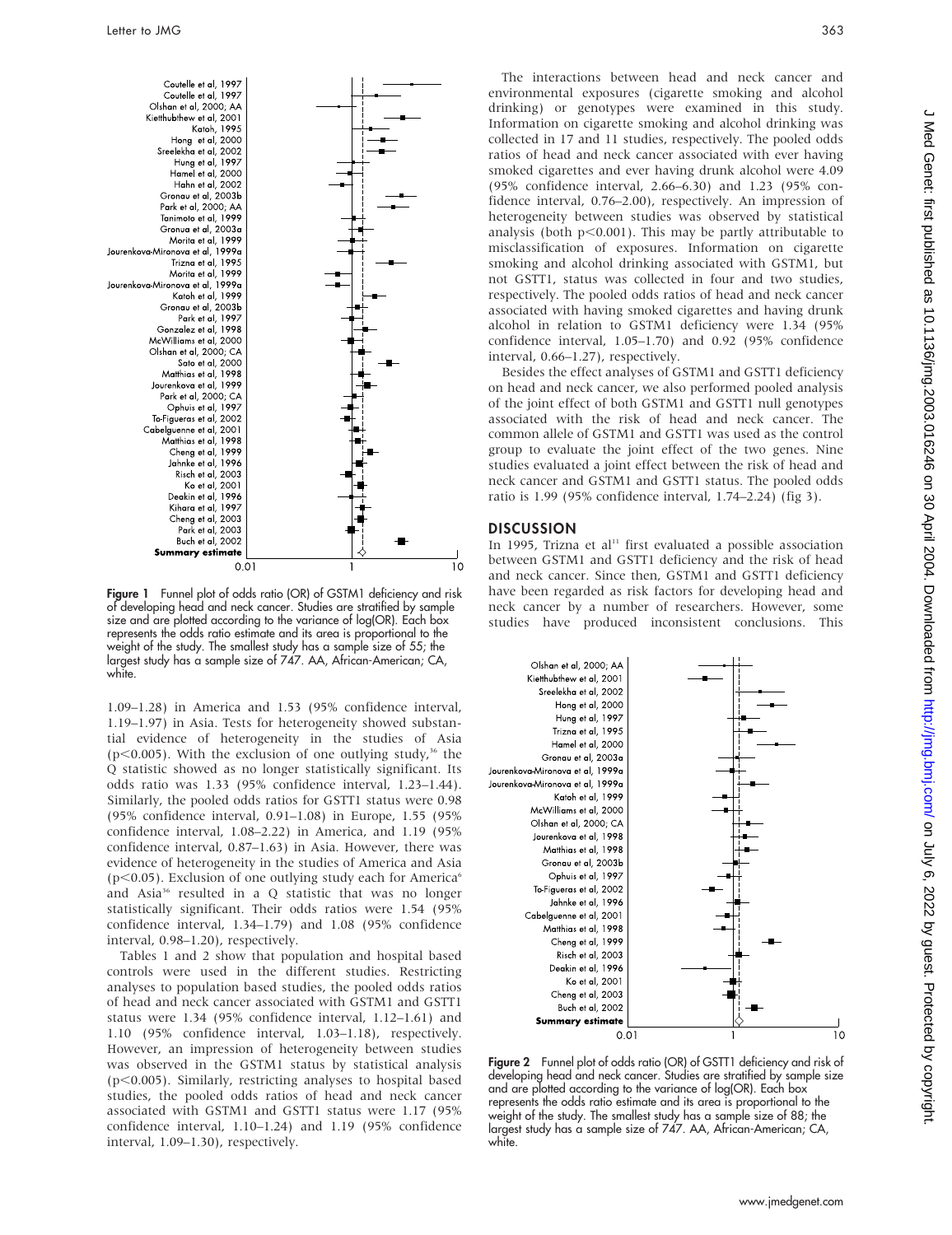

Figure 3 Funnel plot of odds ratio (OR) of both GSTM1 and GSTT1 deficiency and risk of developing head and neck cancer. Studies are stratified by sample size and are plotted according to the variance of the log(OR). Each box represents the odds ratio estimate and its area is proportional to the weight of the study. The smallest study has a sample size of 145; the largest study has a sample size of 496.

inconsistency about the effects of GSTM1 and GSTT1 deficiency on susceptibility to head and neck cancer prompted our meta-analysis to explore a possible association. Forty two studies used in our analyses provided data on over 13 000 and 8500 cancer cases and individual controls for GSTM1 and GSTT1 status, respectively. Based upon these data, the results of our analysis suggest that GSTM1 or GSTT1 deficiency are associated with a modest increased risk of head and neck cancer, particularly among individuals with both GSTM1 and GSTT1 deficiency. Cigarette smokers and alcohol users are at increased risk of head and neck cancer.

In the overview of all the studies, it is clear that the design of some studies in evaluating GSTM1 and GSTT1 deficiency as risk factor for head and neck cancer was less than optimal. In some studies failure to demonstrate a relationship may partly be due to a lack of statistical power. If GSTM1 and GSTT1 status are associated with two fold increased risk of head and neck cancer, many published studies are apparently underpowered to demonstrate such a moderate effect. To identify interplay between genotypes and cancer risk, a large sample size is crucial in the design of case control studies. Some of the case control studies analysed were based on a comparison of cancer cases and hospital based controls. Studies with hospital based controls might provide lower risk estimates since diseases of controls might be associated with the polymorphisms under study. The use of population based controls is, therefore, more appropriate. This was observed in our analysis. For example, the odds ratio of GSTM1 status is 1.34 (95% confidence interval, 1.12–1.61) for the population based studies and 1.17 (95% confidence interval, 1.10–1.24) for the hospital based studies.

It is well known that variation in the geographic and ethnic distribution between cases and control individuals among studies may be a considerable bias, which might confound the results of pooling analysis.<sup>57</sup> <sup>58</sup> We have observed such an imbalance in geographic and ethnic distribution. For GSTM1 status, the risk of head and neck cancer is higher in African-Americans and Asians than in whites, while the risk of head and neck cancer is higher in Asia than in America and Europe. Similarly, for GSTT1 status, the risk of head and neck cancer is higher in America than in Europe and Asia. However, the risk of head and neck cancer seems consistent in the different ethnic groups.

In our meta-analysis, the evidence of heterogeneity has been observed across the studies. Some studies contribute to major sources of heterogeneity,<sup> $5-7$  24 25 28 30 35 36</sup> but the reasons for this are not clear. This might be due to uncontrolled confounding and bias inherent in study design. For example, misclassification of exposure was used in studies or hospital based controls were used. Selection bias is a possible major source of heterogeneity results from non-systemic, arbitrary acquisition of cancer samples and hospital based controls. We reduced such bias by removing studies in influence analyses. Although there is evidence of heterogeneity across the studies, which will produce an overestimate of the true association, studies that contribute to the heterogeneity do not significantly alter the estimate of the overall odds ratio and result in a type I error.

Although the overall risk of developing head and neck cancer in individuals with GSTM1 and GSTT1 deficiency may be modest, head and neck cancer is such a common malignancy that even a small increase in risk may well have considerable impact on head and neck cancer incidence. Based upon the results of our analyses in Asians, we calculate that a 1.58 and 1.16 fold increase in risk corresponds to a population attributable fraction of approximately 21% and 6% for GSTM1 and GSTT1 deficiency, respectively.59 Identification of individuals with GSTM1 and GSTT1 deficiency may eventually assist in the prevention of head and neck cancer by allowing early detection of individuals with a high risk, as well as effective treatment. Therefore, GSTM1 and GSTT1 deficiency are important public health issues.

In this study, we not only studied the association between GSTM1 or GSTT1 status and the risk of head and neck cancer but we also evaluated gene-gene and gene-environment interactions. We observed a positive association of GSTM1 status and the risk of head and neck cancer when stratified by cigarette smoking. However, these analyses were based upon small sample sizes. More studies including information on environmental exposures will be needed to enhance our understanding of gene-environment interaction.

#### Authors' affiliations .....................

Z Ye, Y Guo, Department of Computing, Imperial College London, The Huxley Building, 180 Queens Gate, London SW7 2AZ, UK H Song, Department of Oncology, University of Cambridge, Strangeways Research Laboratories, Worts Causeway, Cambridge CB1 8RN IK

Conflicts of interest: none declared.

Correspondence to: Z Ye; z.ye@imperial.ac.uk

Received 7 November 2003 Accepted for publication 7 January 2004

#### REFERENCES

- 1 Parkin DM, Pisani P, Ferlay J. Estimates of the worldwide incidence of eighteen major cancers in 1985. Int J Cancer 1993;54:594–606.
- 2 Cloos J, Spitz MR, Schantz SP, Hsu PS, Zhang ZF, Tobi H, Braakhuis BJ, Snow GB. Genetic susceptibility to head and neck squamous cell carcinoma. J Natl Cancer Inst 1996;88:530–5.